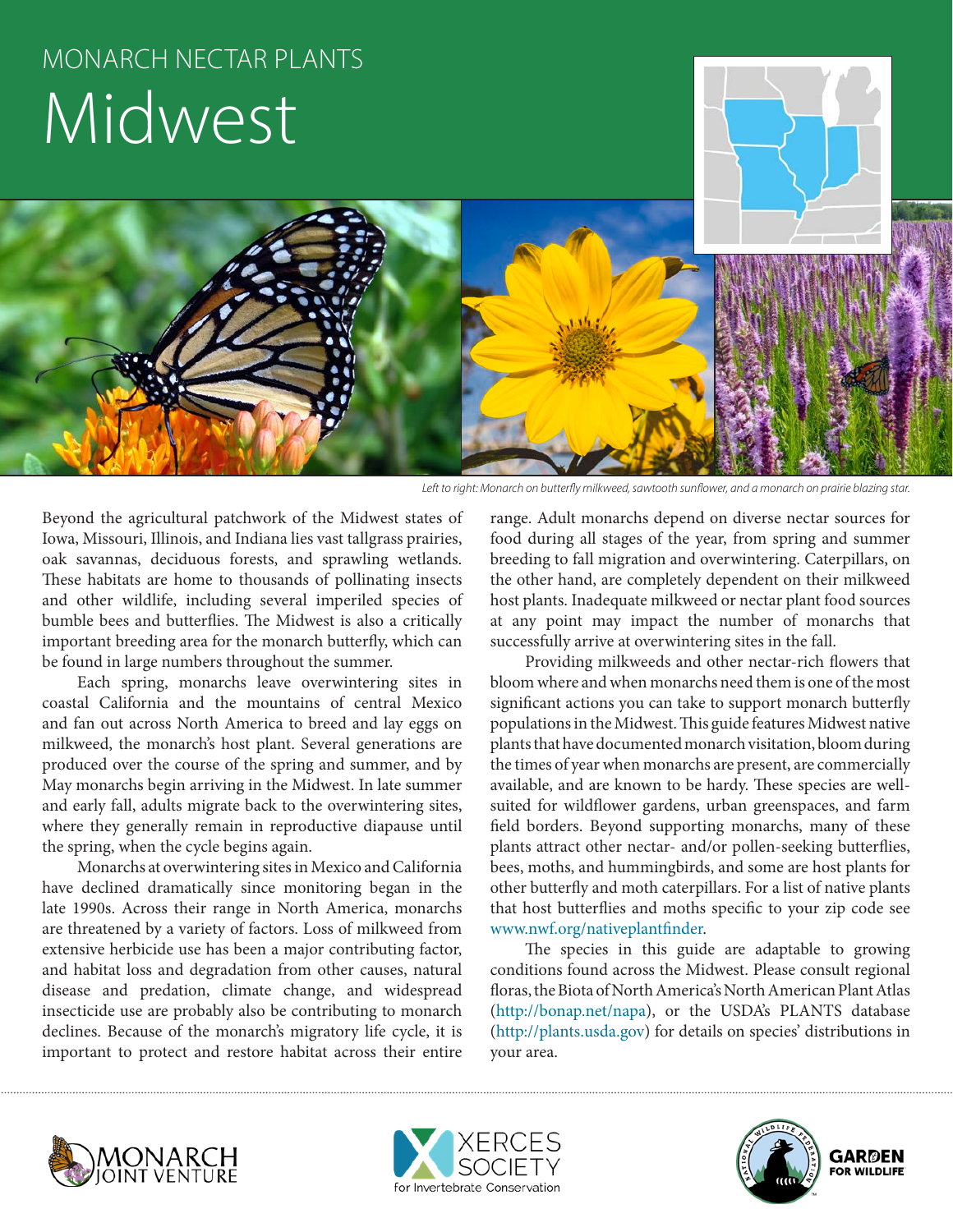



| <b>REAL PROPERTY AND IN PROPERTY</b> |                           | <b>Contract Listens Contract Contract of Alberta Contract Contract Contract Contract Contract Contract Contract Contract Contract Contract Contract Contract Contract Contract Contract Contract Contract Contract Contract Cont</b> |                     |                         |                              | THE REPORT OF A REPORT OF A REPORT OF A REPORT OF A REPORT OF A REPORT OF A REPORT OF A REPORT OF A REPORT OF A REPORT OF A REPORT OF A REPORT OF A REPORT OF A REPORT OF A REPORT OF A REPORT OF A REPORT OF A REPORT OF A RE |
|--------------------------------------|---------------------------|--------------------------------------------------------------------------------------------------------------------------------------------------------------------------------------------------------------------------------------|---------------------|-------------------------|------------------------------|--------------------------------------------------------------------------------------------------------------------------------------------------------------------------------------------------------------------------------|
| <b>Bloom</b>                         | <b>Common Name</b>        | <b>Scientific Name</b>                                                                                                                                                                                                               | <b>Flower Color</b> | Max.<br><b>Height</b>   | <b>Water</b><br><b>Needs</b> | <b>Notes</b>                                                                                                                                                                                                                   |
|                                      | <b>Forbs</b>              |                                                                                                                                                                                                                                      |                     | (Feet)                  | Low, Medium,<br>or High      | All species perennials, unless otherwise noted. Monarchs are present May through September in the Midwest.                                                                                                                     |
| <b>Spring to Summer</b>              | Culver's root             | Veronicastrum virginicum                                                                                                                                                                                                             | White/pink/blue     | 7                       | M/H                          | Adaptable plant in the garden. Attracts butterflies and bees.                                                                                                                                                                  |
|                                      | Stiff tickseed            | Coreopsis palmata                                                                                                                                                                                                                    | Yellow              | $\overline{\mathbf{3}}$ | L/M                          | Drought tolerant. Good for areas with poor, dry soils.                                                                                                                                                                         |
| <b>Spring to Fall</b>                | Hoary verbena             | Verbena stricta                                                                                                                                                                                                                      | Purple              | $\overline{4}$          | L/M                          | Important nectar source for butterflies. Host plant for common buckeye.                                                                                                                                                        |
| <b>Summer</b>                        | Bearded beggarticks       | Bidens aristosa                                                                                                                                                                                                                      | Yellow              | $\overline{4}$          | H                            | Annual plant. Prefers wet soils.                                                                                                                                                                                               |
|                                      | Butterfly milkweed        | Asclepias tuberosa                                                                                                                                                                                                                   | Orange/yellow       | $\overline{2}$          |                              | Monarch caterpillar host plant. Drought tolerant. Easily grown from seed.                                                                                                                                                      |
|                                      | Common milkweed           | Asclepias syriaca                                                                                                                                                                                                                    | White/purple        | 3                       | L/M                          | Monarch caterpillar host plant.                                                                                                                                                                                                |
|                                      | Eastern purple coneflower | Echinacea purpea                                                                                                                                                                                                                     | Pink/purple         | 5                       | M                            | Can become aggressive. Attracts a number of butterflies, native bees, and hummingbirds.                                                                                                                                        |
|                                      | Pale purple coneflower    | Echinacea pallida                                                                                                                                                                                                                    | Pink/purple         | $\overline{3}$          |                              | Adaptable and tolerant to drought and poor soils.                                                                                                                                                                              |
|                                      | Prairie blazing star      | Liatris pycnostachya                                                                                                                                                                                                                 | Purple              | -5                      | M                            | Dense flower spikes attract numerous bees, butterflies, and moths, including the pink bleeding flower moth (Schinia sanguinea).                                                                                                |
|                                      | Swamp milkweed            | Asclepias incarnata                                                                                                                                                                                                                  | Pink                | $\overline{4}$          | $\mathbf{M}$                 | Monarch caterpillar host plant.                                                                                                                                                                                                |
| <b>Summer to Fall</b>                | <b>Black-eyed Susan</b>   | Rudbeckia hirta                                                                                                                                                                                                                      | Yellow              | $\overline{2}$          | M                            | Can be biennial or annual. Butterfly attractant. Drought tolerant.                                                                                                                                                             |
|                                      | False boneset             | Brickellia eupatorioides                                                                                                                                                                                                             | White               | $\overline{4}$          |                              | Tolerates poor soils.                                                                                                                                                                                                          |
|                                      | Field thistle             | Cirsium discolor                                                                                                                                                                                                                     | Pink/purple         | 7                       |                              | Not to be confused with non-native thistles; a now uncommon but important plant for butterflies and bumble bees. Biennial.                                                                                                     |
|                                      | Maximilian sunflower      | Helianthus maximiliani                                                                                                                                                                                                               | Yellow/brown        | 10 <sup>°</sup>         |                              | Very showy plant. Can be aggressive in the garden if not controlled.                                                                                                                                                           |
|                                      | New England aster         | Symphyotrichum novae-angliae                                                                                                                                                                                                         | Pink/purple         | 6                       | M                            | Tolerates clay soils.                                                                                                                                                                                                          |
|                                      | Ontario blazing star      | Liatris cylindracea                                                                                                                                                                                                                  | Purple              | $\overline{2}$          | L/M                          | Shorter than other Liatris species and tends to bloom later in the year.                                                                                                                                                       |
|                                      | Sawtooth sunflower        | Helianthus grosseserratus                                                                                                                                                                                                            | Yellow              | 10                      | M                            | Tolerates many soil types. Can be quite large in the garden.                                                                                                                                                                   |
|                                      | Stiff goldenrod           | Oligoneuron rigidum var. rigidum                                                                                                                                                                                                     | Yellow              | $\overline{5}$          | $\mathbf{M}$                 | May be too aggressive for small areas.                                                                                                                                                                                         |
|                                      | Tall blazing star         | Liatris aspera                                                                                                                                                                                                                       | Pink/purple         | 3                       |                              | Drought tolerant. An incredible monarch attractant.                                                                                                                                                                            |
|                                      | Tall thoroughwort         | Eupatorium altissimum                                                                                                                                                                                                                | White               | 6                       | L/M                          | Drought tolerant.                                                                                                                                                                                                              |
|                                      | Whorled milkweed          | Asclepias verticillata                                                                                                                                                                                                               | White               | $\overline{3}$          |                              | Monarch caterpillar host plant.                                                                                                                                                                                                |
|                                      | Wild bergamot             | Monarda fistulosa                                                                                                                                                                                                                    | Pink/purple         | $\overline{5}$          | L/M                          | Aromatic foliage. Flowers attract butterflies, bees, and hummingbirds.                                                                                                                                                         |
|                                      | <b>Shrubs</b>             |                                                                                                                                                                                                                                      |                     |                         |                              |                                                                                                                                                                                                                                |
| Summer                               | Common buttonbush         | Cephalanthus occidentalis                                                                                                                                                                                                            | White               | 12                      | H                            | Fragrant, showy flowers that attract butterflies.                                                                                                                                                                              |
| <b>Summer to Fall</b> 24             | Leadplant                 | Amorpha canescens                                                                                                                                                                                                                    | Blue/purple         | $\overline{3}$          | L/M                          | Drought tolerant.                                                                                                                                                                                                              |
| 13                                   |                           |                                                                                                                                                                                                                                      |                     |                         |                              | 19<br>$21 \times 100$                                                                                                                                                                                                          |